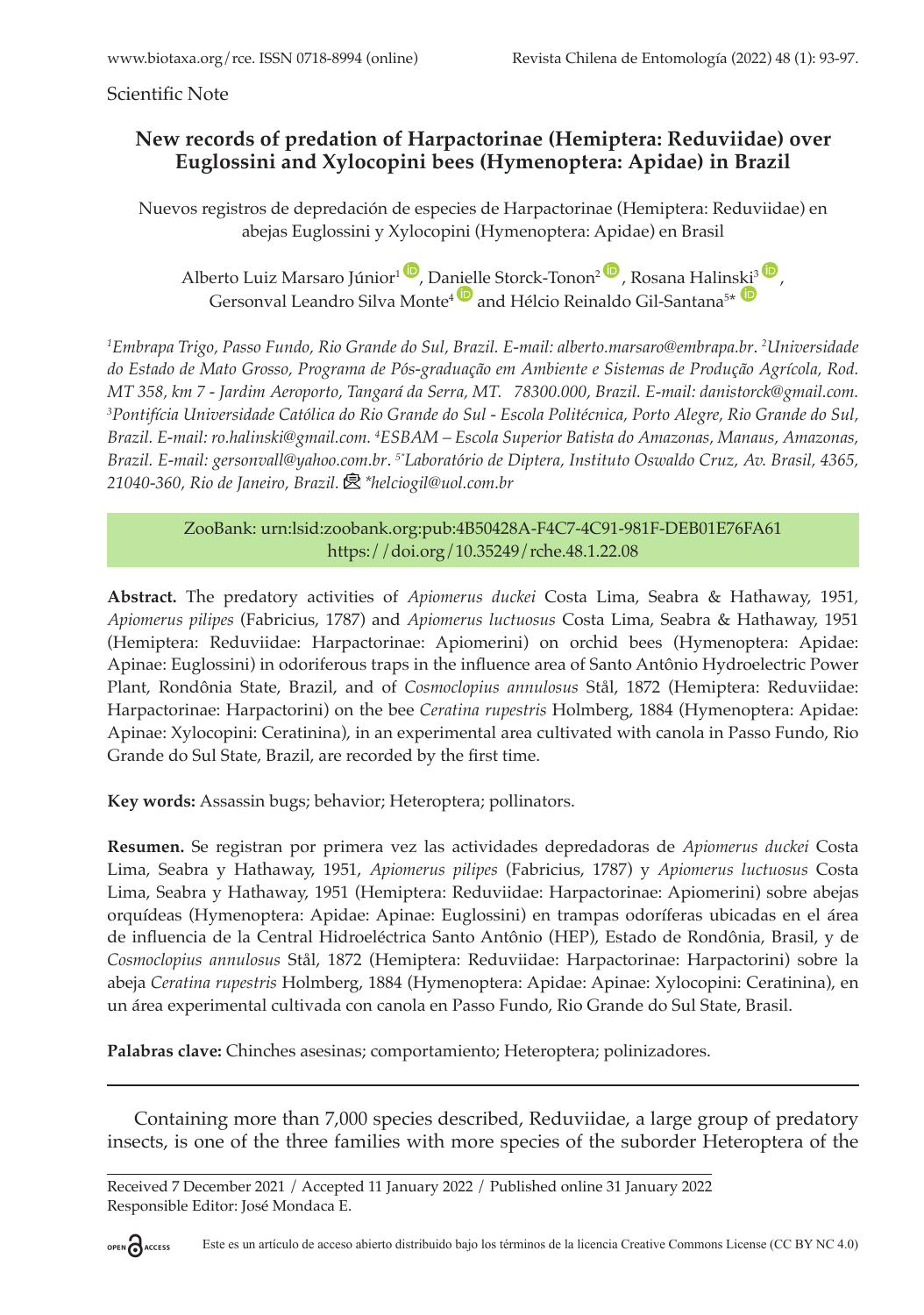order Hemiptera (Gil-Santana *et al*. 2015). About 24 subfamilies are recognized, among which, Harpactorinae has the greatest number of genera and species of Reduviidae in the Neotropical region and worldwide. The harpactorines are diurnal and found over plants where they catch their prey, being polyphagous in general. Only two of the seven recognized tribes of the subfamily, Apiomerini, and Harpactorini, occur in the New World (Gil-Santana *et al.* 2015; Schuh & Weirauch 2020).

Currently, there are 12 extant genera in Apiomerini, among which *Apiomerus* Hahn, 1831 is the more species-rich genus, containing more than 100 species (Gil-Santana *et al*. 2003, 2015; Berniker *et al*. 2011). Some *Apiomerus* species are known to use sticky material (resins) on the anterior tibia to hold prey (Forero *et al*. 2011). Although Apiomerini, and specially *Apiomerus* species have been observed to be polyphagous, they are commonly known as "bee assassins" given the numerous reports by authors on their substantial predatory activity on bees (Hymenoptera: Apidae); such as *Apis mellifera* Linnaeus, 1758 (Apinae: Apini) (Gil-Santana *et al*. 2015; Marques *et al.* 2003). In addition, some species of *Apiomerus* resemble meliponine bees (Apinae: Meliponini) (Hogue 1993) and are suspected to mimic them (Gil-Santana *et al*. 2003) and undoubtedly prey on them (Silva & Gil-Santana 2004; Gil-Santana *et al*. 2015). Gil-Santana (2002) and Gil-Santana *et al*. (2003) provided summaries of reports of predation of *Apiomerus* spp. upon insects in general and Marques *et al*. (2003) of them upon bees.

Orchid bees (Apinae: Euglossini) have a mainly Neotropical distribution; males of this group visit flowers of various plant families to collect odoriferous substances, in particular Orchidaceae (Roubik & Hanson 2004). Therefore, synthetic odoriferous substances similar to those produced by these sources have been used to attract the male bees belonging to this group (Williams & Whitten 1983). Thus, these traps can be a good opportunity for bee predators.During Entomological Monitoring conducted by Probiota Consultoria Ambiental in the influence area of Santo Antônio Hydroelectric Power Plant, which is located on the Madeira River in Porto Velho, Rondônia, Brazil (8°50'17"-9°27'38" S / 64°3'55"- 64°23'0" W), *Apiomerus* species were observed preying on Euglossini bees in traps made with two-liter plastic bottles (Figs. 1A-C), which contained four aromatic compounds (cineole, methyl cinnamate, methyl salicylate, and vanillin) that were used to attract the male bees. At each site, a set of four traps were placed between 7 am and 8 am on the first day of sampling, inspected on the second day, and removed on the third day. The traps were hung approximately 1.7 m above the ground, with at least a 1.5 m distance between them, in the rainy and dry seasons between November 2010 and December 2011.

During removal of the traps, apiomerines both within and at the entrances of the traps were collected. All specimens collected are deposited in the Coleção Entomológica do Instituto Nacional de Pesquisas da Amazônia (INPA) and the species of *Apiomerus* were identified following Costa Lima *et al*. (1951). Twenty individuals belonging to the genus *Apiomerus* were captured inside the traps. *Apiomerus pilipes* (Fabricius, 1787) was the most abundant species with 13 specimens collected, including nine males and four females. Silva & Gil-Santana (2004) observed only females of *A. pilipes* preying on bees at a meliponary in Manaus, state of Amazonas, Brazil. *Apiomerus duckei* Costa Lima, Seabra & Hathaway, 1951 was represented by four specimens, including three males and one female. *Apiomerus luctuosus* Costa Lima, Seabra & Hathaway, 1951 was represented by one female and two males. Among the individuals captured, 12 were collected in the traps together with the bees and, thus, predatory activity was not able to be verified. In addition to those caught inside the traps, other eight specimens were captured alive while waiting for bees at trap entrances (Figs. 1A-C).

All bees predated were males and belonged to the genus *Euglossa* Latreille, 1802, which are small in size (between 8-18 mm). The following species that were observed as prey - *[Euglossa augaspis](http://moure.cria.org.br/catalogue?id=31571)* Dressler, 1982 (1), *[Euglossa](http://moure.cria.org.br/catalogue?id=31384) avicula* Dressler, 1982 (2), *[Euglossa modestior](http://moure.cria.org.br/catalogue?id=31417)*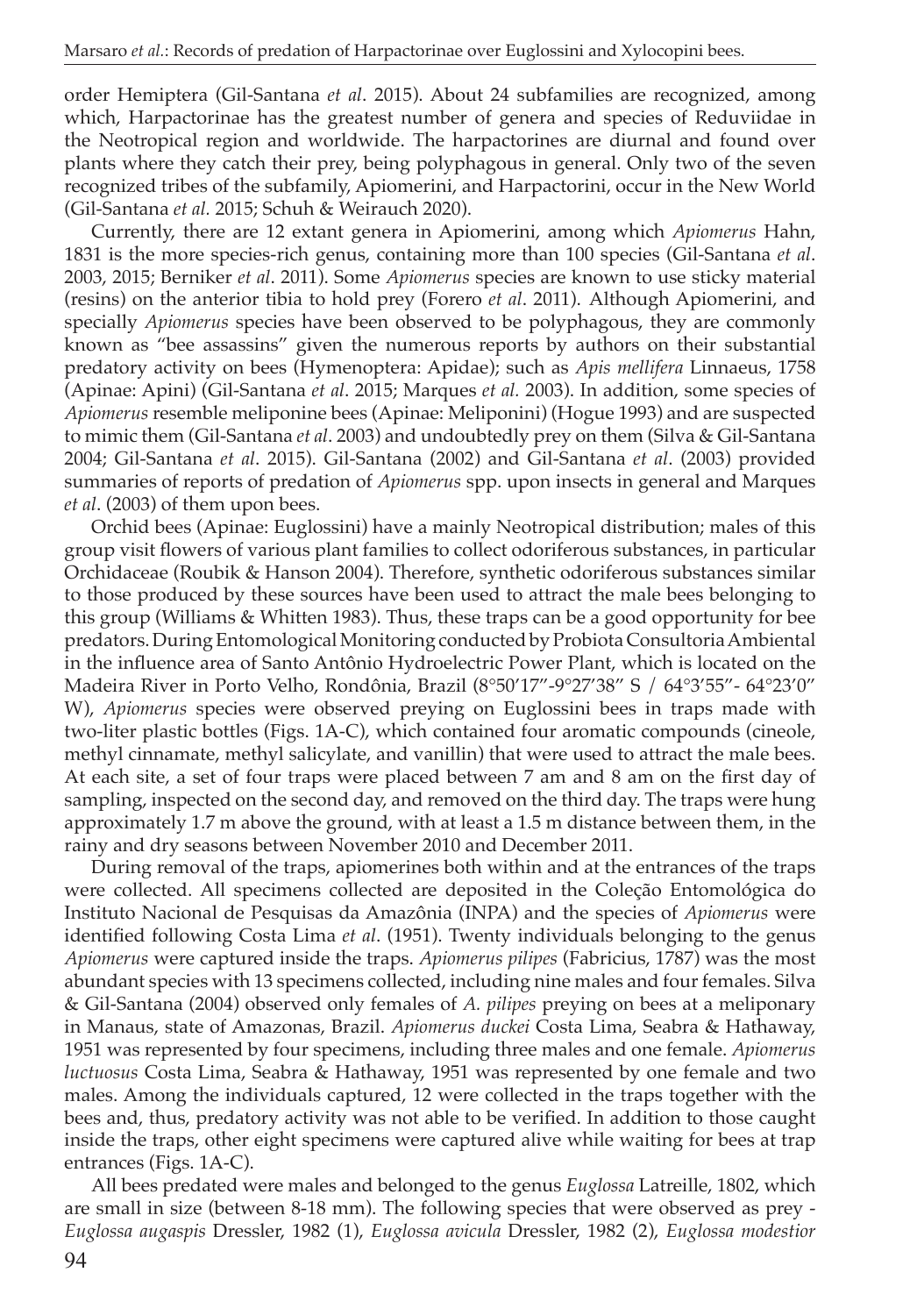Dressler, 1982 (1), *Euglossa mourei* Dressler, 1982 (3) and *[Euglossa prasina](http://moure.cria.org.br/catalogue?id=31557)* Dressler, 1982 (1) were identified by the second author (DS-T) using taxonomic keys. The other four genera of euglossine (*Aglae* Lepeletier & Serville, 1825, *Eulaema* Lepeletier, 1841, *Eufriesea*  Cockerell, 1908 and *Exaerete* Hoffmannsegg, 1817) caught in traps were larger in size, which may have hindered capture by the predator. All *Apiomerus* observed were stationed at the entrances of traps, awaiting the arrival of the bees. Using an elevated first pair of legs, the apiomerines captured and manipulated the bees and then inserted the stylets into the membrane between the thorax and head in four cases, between thorax and metasoma in one case and between tergites in three cases. To our knowledge, no previous study has been published involving Apiomerini predation on Euglossini (orchid bees), being this the first record of this predation.



**Figures 1-2.** 1A-C. *Apiomerus* sp. preying on an orchid bee in an odoriferous trap in the Santo Antônio Hydroelectric Plant (HEP) area of influence, Rondônia State, Brazil (Photographs by Bárbara Oliveira De Loreto). 2A-B. Female of *Cosmoclopius annulosus* preying on *Ceratina rupestris* on canola flower (Photographs by A. L. Marsaro Júnior). / *Apiomerus* sp. depredando sobre una abeja orquídea en una trampa odorífera en el área de influencia de la Central Hidroeléctrica Santo Antônio (HEP), Estado de Rondônia, Brasil (Fotografías de Bárbara Oliveira De Loreto). 2A-B. Hembra de *Cosmoclopius annulosus* alimentandose de *Ceratina rupestris* en una flor de canola (Fotografías de A. L. Marsaro Júnior).

Regarding Harpactorini, it is the tribe with the greatest number of species in Reduviidae, comprising more than 50 genera in the Neotropical region (Schuh & Weirauch 2020; Gil-Santana *et al*. 2015). Among them, *Cosmoclopius* Stål, 1866, currently including eight species, is largely distributed from Curaçao to Argentina, including Brazil (Melo & Coscarón 2004; Varela & Melo 2021). The species of *Cosmoclopius* are considered polyphagous predators. *Cosmoclopius nigroannulatus* Stål, 1872 was associated with tobacco (*Nicotiana tabacum* L.) plantations in Brazil, with several records of preys summarized by several authors, *e.g*.,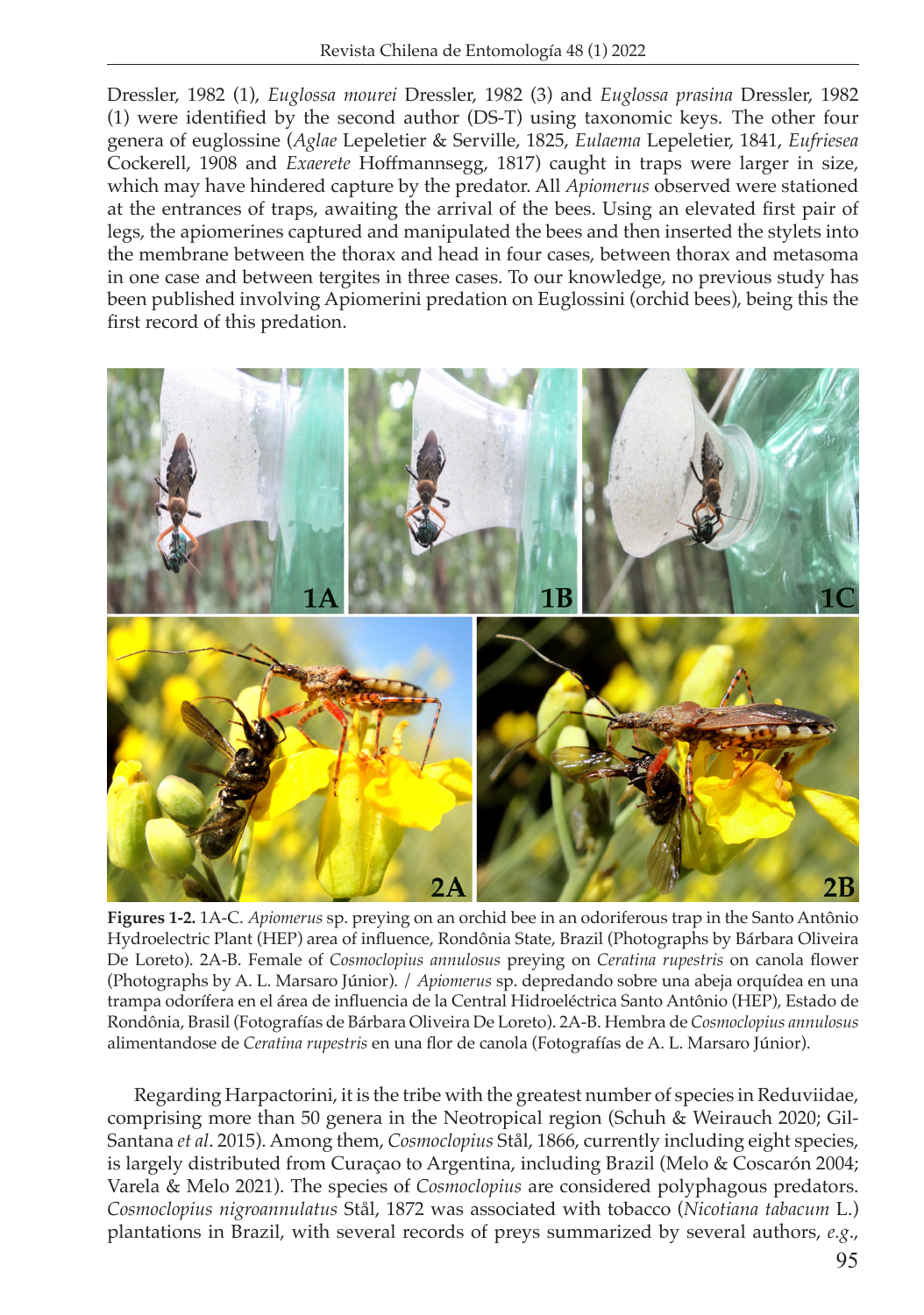Jahnke *et al*. (2002) and Marques *et al*. (2006). Concerning *Cosmoclopius annulosus* Stål, 1872, the species was described from specimens from Santa Catarina, Brazil (Stål, 1872), and later recorded in Argentina (Melo & Coscarón 2004). Besides the geographical distribution, information about this species is scarce.

In August 2015, while collecting data on bees in an area grown with canola, *Brassica napus* L. var. *oleifera*, Hyola 433 hybrid, in the experimental area of Embrapa Wheat, Passo Fundo, state of Rio Grande do Sul, Brazil, 28°14' S / 52°24' W, it was observed a reduviid predating a bee on a canola flower from this crop (Figs. 2A-B). The Reduviidae, a female, was identified by the last author (HRG-S) as *Cosmoclopius annulosus* Stål, 1872 based on Stål (1872), Cobben & Wygodzinsky (1975), and Melo & Coscarón (2004), and the bee was identified by the third author (RH) as *Ceratina rupestris* Holmberg, 1884 (Apinae: Xylocopini: Ceratinina), based on comparison with vouchers deposited in the Coleção de Abelhas, do Museu de Ciência e Tecnologia, da Pontifícia Universidade Católica do Rio Grande do Sul (MCT-PUCRS). The specimen of *C. annulosus* will be deposited in the collection of the Museu Nacional da Universidade Federal do Rio de Janeiro (MNRJ), while the bee was deposited at the MCT. This is the first record of predation of *Ceratina rupestris* by *Cosmoclopius annulosus*. *Ceratina* bees nest at the ends of arboreal branches (Michener 2007), a fact that signals the importance of forest remnants around canola crops for the presence of these and other bee species in the cultivation.

Although harpactorines are considered as polyphagous in general, it is important to document previously unrecorded predatory activities of some species on certain insects, such as bees, as presented here, to enhance the knowledge of the feeding preferences and behavior of these reduviids.

## **Acknowledgments**

The authors thank Barbara Oliveira De Loreto for providing the photographs (Figs. 1A-1C) and the Companies Santo Antônio Energia and Probiota Paisagismo e Consultoria Ambiental for the infrastructure and logistics, as well as Dr. Dimitri Forero (Pontificia Universidad Javeriana, Colombia) for his comments, suggestions, and information on the apiomerines.

## **Literature Cited**

- **Berniker, L., Szerlip, S., Forero, D. and Weirauch, C. (2011)** Revision of the crassipes and pictipes groups of *Apiomerus* Hahn (Hemiptera: Reduviidae: Harpactorinae). *Zootaxa*, *2949*: 1-113.
- **Cobben, R.H. and Wygodzinsky, P. (1975)** The Heteroptera of the Netherlands Antilles – IX. Reduviidae (Assassin Bugs). *Studies on the Fauna of Curaçao and other Caribbean Islands*, *158*: 1-62.
- **Costa Lima, A. da, Campos Seabra, C.A. and Hathaway, C.R. (1951)** Estudo dos Apiômeros (Hemiptera: Reduviidae). *Memórias do Instituto Oswaldo Cruz*, *49*: 273-442. [https://doi.](https://doi.org/10.1590/S0074-02761951000100004) [org/10.1590/S0074-02761951000100004](https://doi.org/10.1590/S0074-02761951000100004)
- **Forero, D., Choe, D.-H. and Weirauch, C. (2011)** Resin gathering in Neotropical resin bugs (Insecta: Hemiptera: Reduviidae): Functional and comparative morphology. *Journal of Morphology*, *272*: 204-229.
- **Gil-Santana, H.R**. **(2002)** Predação de *Lagria villosa* Fabricius, 1783 (Coleoptera: Lagriidae) por *Apiomerus nigrilobus* Stål, 1872 (Hemiptera: Reduviidae: Apiomerinae) em Cabo Frio, Estado do Rio de Janeiro, Brasil. *Entomología y Vectores*, *9*: 201-208.
- **Gil-Santana, H.R., Costa, L.A.A., Forero, D. and Zeraik, S.O. (2003)** Sinopse dos Apiomerini, com chave ilustrada para os gêneros (Hemiptera-Heteroptera, Reduviidae, Harpactorinae). *Publicações Avulsas do Museu Nacional*, *97*: 1-24.